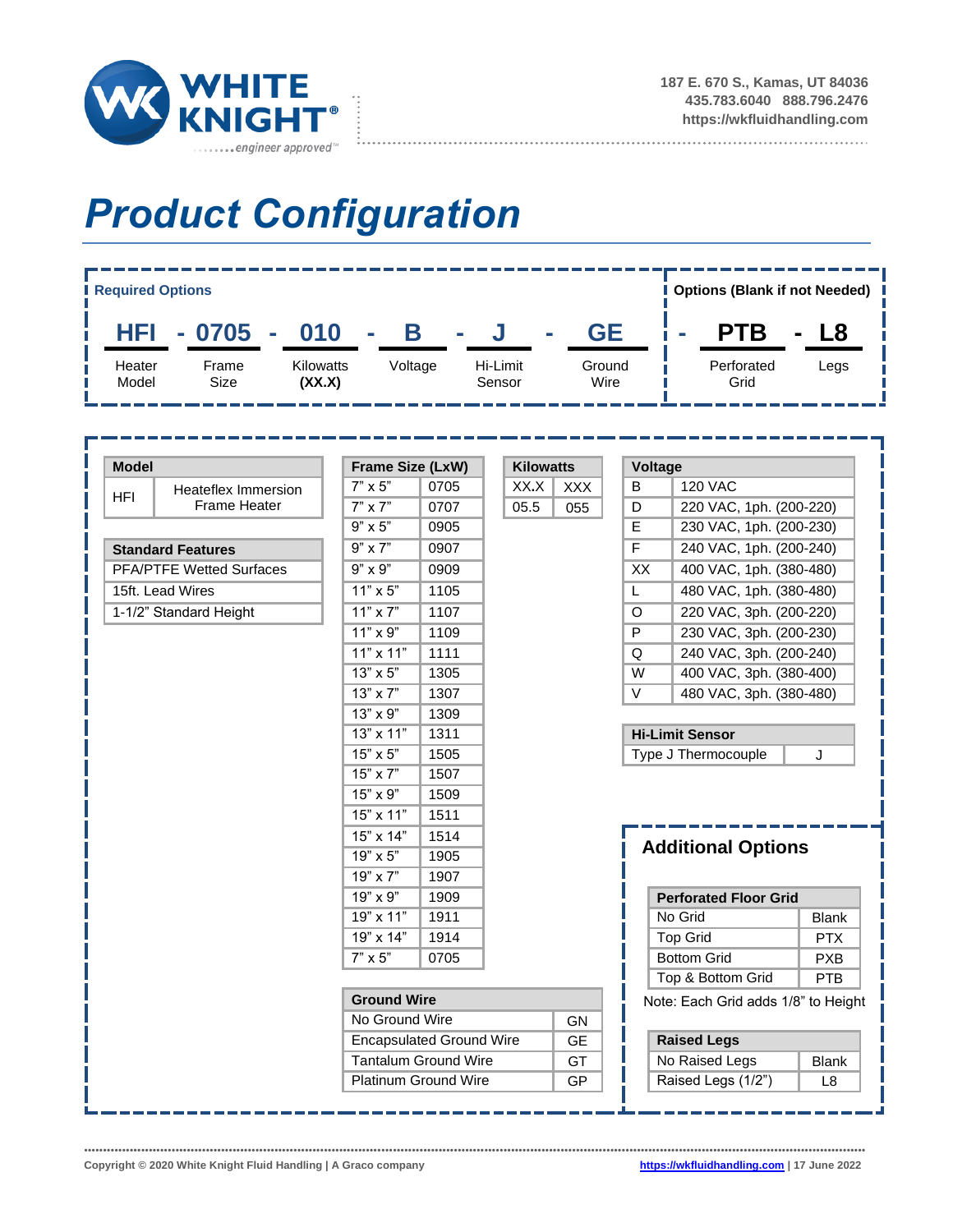\_\_\_\_\_\_\_\_\_\_\_\_



## **Kilowatt & Voltage Combinations**

| <b>Phase</b> | <b>Model Base</b>          | <b>Size</b>      | 120 | 200  | 208  | 220  | 230  | 240  | 380     | 400  | 480  |
|--------------|----------------------------|------------------|-----|------|------|------|------|------|---------|------|------|
|              | HFI-0705-010-B             | $7" \times 5"$   | 1.0 |      |      |      |      |      |         |      |      |
|              | HFI-0705-023-E             | $7" \times 5"$   |     | 1.7  | 1.9  | 2.1  | 2.3  |      |         |      |      |
|              | HFI-0707-020-B             | $7" \times 7"$   | 2.0 |      |      |      |      |      |         |      |      |
|              | HFI-0707-030-F             | $7" \times 7"$   |     | 2.1  | 2.3  | 2.5  | 2.8  | 3.0  |         |      |      |
|              | HFI-0905-020-B             | $9" \times 5"$   | 2.0 |      |      |      |      |      |         |      |      |
|              | HFI-0905-030-F             | $9" \times 5"$   |     | 2.1  | 2.3  | 2.5  | 2.8  | 3.0  |         |      |      |
|              | HFI-0905-030-XX            | $9" \times 5"$   |     |      |      |      |      |      | 2.7     | 3.0  |      |
|              | HFI-0907-040-D             | $9" \times 7"$   |     | 3.3  | 3.6  | 4.0  |      |      |         |      |      |
|              | HFI-0909-050-F             | $9" \times 9"$   |     | 3.5  | 3.7  | 4.2  | 4.6  | 5.0  |         |      |      |
|              | HFI-0909-055-L             | $9" \times 9"$   |     |      |      |      |      |      | 3.4     | 3.8  | 5.5  |
|              | HFI-1105-040-D             | $11" \times 5"$  |     | 3.3  | 3.6  | 4.0  |      |      |         |      |      |
|              | HFI-1107-050-F             | $11" \times 7"$  |     | 3.5  | 3.7  | 4.2  | 4.6  | 5.0  |         |      |      |
|              | HFI-1107-055-L             | $11" \times 7"$  |     |      |      |      |      |      | 3.4     | 3.8  | 5.5  |
|              | HFI-1109-070-F             | $11" \times 9"$  |     | 4.8  | 5.2  | 5.9  | 6.4  | 7.0  |         |      |      |
| 1-PH.        | HFI-1111-088-L             | $11" \times 11"$ |     |      |      |      |      |      | $5.5\,$ | 6.1  | 8.8  |
|              | HFI-1305-050-F             | $13" \times 5"$  |     | 3.5  | 3.7  | 4.2  | 4.6  | 5.0  |         |      |      |
|              | HFI-1305-045-L             | $13" \times 5"$  |     |      |      |      |      |      | 2.8     | 3.1  | 4.5  |
|              | HFI-1307-070-F             | $13" \times 7"$  |     | 4.8  | 5.2  | 5.9  | 6.4  | 7.0  |         |      |      |
|              | HFI-1309-070-F             | $13" \times 9"$  |     | 4.9  | 5.3  | 5.9  | 6.4  | 7.0  |         |      |      |
|              | HFI-1309-068-L             | $13" \times 9"$  |     |      |      |      |      |      | 4.3     | 4.7  | 6.8  |
|              | HFI-1311-108-E*            | $13" \times 11"$ |     | 7.9  | 8.5  | 9.6  | 10.4 |      |         |      |      |
|              | HFI-1311-110-L*            | $13" \times 11"$ |     |      |      |      |      |      | 6.9     | 7.6  | 11.0 |
|              | HFI-1505-050-F             | $15" \times 5"$  |     | 3.5  | 3.7  | 4.2  | 4.6  | 5.0  |         |      |      |
|              | HFI-1505-055-L             | 15" x 5"         |     |      |      |      |      |      | 3.4     | 3.8  | 5.5  |
|              | HFI-1507-070-XX            | $15" \times 7"$  |     |      |      |      |      |      | 6.3     | 7.0  |      |
|              | HFI-1509-100-F*            | $15" \times 9"$  |     | 6.9  | 7.5  | 8.4  | 9.2  | 10.0 |         |      |      |
|              | HFI-1509-090-L*            | $15" \times 9"$  |     |      |      |      |      |      | 5.6     | 6.3  | 9.0  |
|              | HFI-1905-070-XX            | 19" x 5"         |     |      |      |      |      |      | 6.3     | 7.0  |      |
|              | HFI-1907-088-L             | 19" x 7"         |     |      |      |      |      |      | 5.5     | 6.1  | 8.8  |
|              | * Two Heaters on One Frame |                  |     |      |      |      |      |      |         |      |      |
| <b>Phase</b> | <b>Model Base</b>          |                  |     | 200  | 208  | 220  | 230  | 240  | 380     | 400  | 480  |
|              | HFI-1311-090-Q             | $13" \times 11"$ |     | 6.2  | 6.8  | 7.6  | 8.3  | 9.0  |         |      |      |
|              | HFI-1311-090-W             | $13" \times 11"$ |     |      |      |      |      |      | 9.0     | 8.1  | 9.0  |
| 3-PH.        | HFI-1511-120-O             | $15" \times 11"$ |     | 9.9  | 10.7 | 12.0 |      |      |         |      |      |
|              | HFI-1511-113-W             | $15" \times 11"$ |     |      |      |      |      |      | 10.2    | 11.3 |      |
|              | HFI-1514-150-Q             | $15" \times 14"$ |     | 10.4 | 11.2 | 12.6 | 13.7 | 15.0 |         |      |      |
|              | HFI-1514-165-V             | $15" \times 14"$ |     |      |      |      |      |      | 10.3    | 11.4 | 16.4 |
|              | HFI-1909-090-Q             | $19" \times 9"$  |     | 6.2  | 6.8  | 7.6  | 8.3  | 9.0  |         |      |      |
|              | HFI-1909-090-W             | 19" x 9"         |     |      |      |      |      |      | 8.1     | 9.0  |      |
|              | HFI-1911-150-Q             | 19" x 11"        |     | 10.4 | 11.2 | 12.6 | 13.7 | 15.0 |         |      |      |
|              | HFI-1911-135-V             | 19" x 11"        |     |      |      |      |      |      | 8.5     | 9.4  | 13.5 |
|              | HFI-1914-208-Q             | 19" x 14"        |     | 14.5 | 15.6 | 17.5 | 19.2 | 20.8 |         |      |      |
|              | HFI-1914-205-V             | 19" x 14"        |     |      |      |      |      |      | 12.8    | 14.2 | 20.5 |

*Note: Custom Sizes & kW/VAC Combinations Available at Request* 

•••••••••••••••••••••••••••••••••••••••••••••••••••••••••••••••••••••••••••••••••••••••••••••••••••••••••••••••••••••••••••••••••••••••••••••••••••••••••••••••••••••••••••••••••••••••••••••••••••••••••••••

**Copyright © 2020 White Knight Fluid Handling | A Graco company [https://wkfluidhandling.com](https://wkfluidhandling.com/) | 17 June 2022**